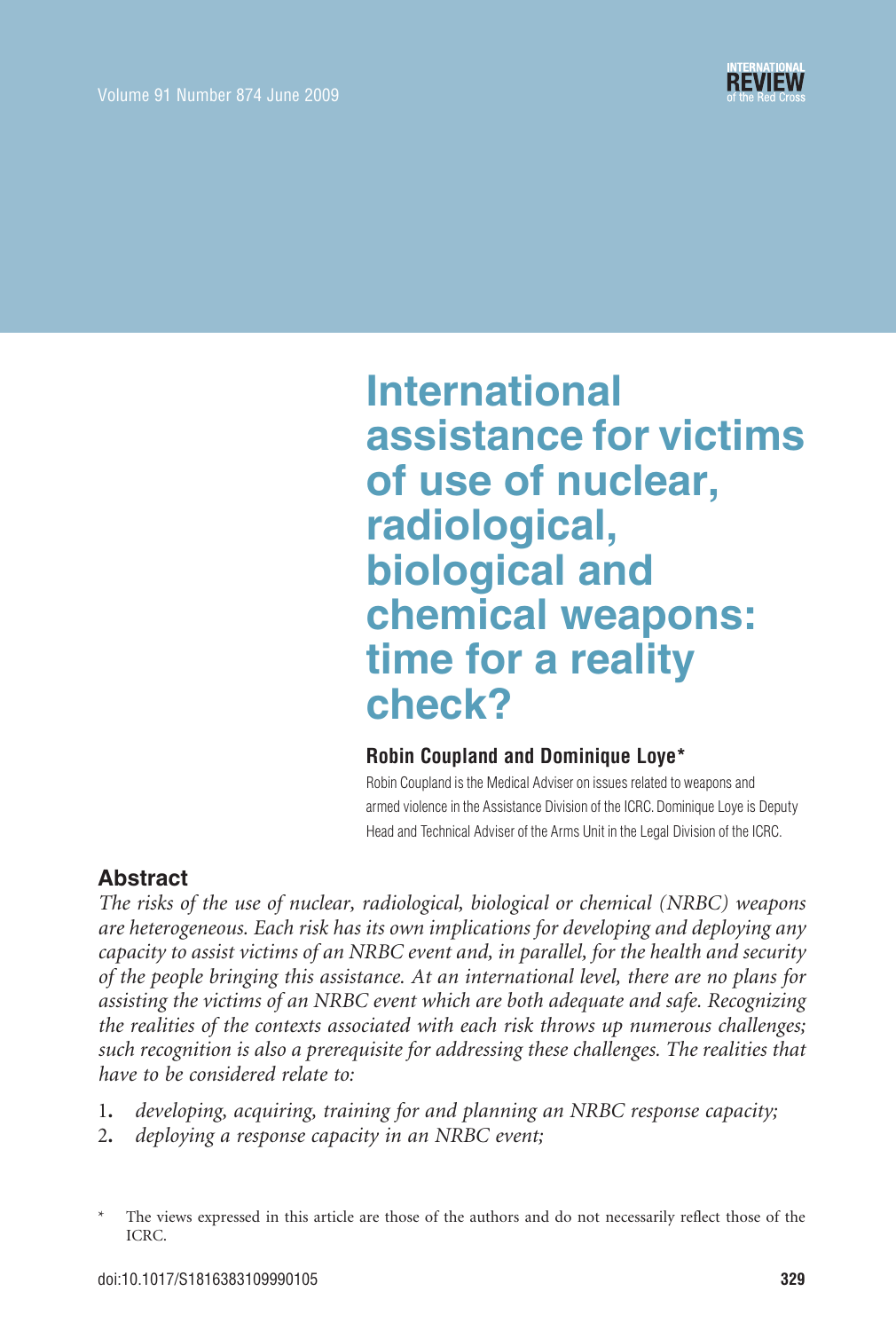#### 3. the mandates and policies of international organizations pertaining to NRBC events.

The challenges that will pose the greatest difficulty for a humanitarian organization are those for which the solutions are 'non-buyable' and which involve making extremely difficult decisions. Attempting to assist victims of an NRBC event without a reality-based approach might generate ineffective and unacceptably dangerous situations for those involved.

a a a a a a a

In a previous paper we asked who would bring assistance to victims of use of nuclear, radiological, biological and chemical (NRBC) weapons and how this assistance might be brought.<sup>1</sup> We concluded that whilst responses to assist victims of an NRBC event may be possible at a national level in some countries, it was not clear who would be responsible for mounting a response to assist victims of an NRBC event if an international response is required.<sup>2</sup>

Our paper included a risk assessment that pertained only to the risk of use of nuclear, radiological, biological and chemical weapons; it did not incorporate risks of other NRBC events. Risk was defined as a function of two variables, namely the probability of different kinds of NRBC weapons being used and the potential impact<sup>3</sup> resulting from their use. The eleven risks identified can be summarized as follows:

- 1. Nuclear weapons (NW): Low probability High potential impact
- 2. Improvized nuclear devices (IND): Low probability High potential impact
- 3. 'Radiological devices' (RD): Medium probability Low potential impact
- 4. Highly infective and contagious anti-human biological agents with global implications (BW1): Low probability – High potential impact
- 5. Bacterial agents which are infective but whose effects can be treated and of which human-to-human transmission is controllable (BW2): Low probability – Medium potential impact
- 6. Non-contagious agents (BW3): Medium probability Low potential impact
- 7. Infective and contagious agents against animals or plants (BW4): Medium probability – Low potential impact
- 8. Chemical warfare (CW1): Low probability High potential impact

<sup>1</sup> D. Loye, R. Coupland, 'Who will assist the victims of use of nuclear, radiological, biological or chemical weapons – and how?', International Review of the Red Cross, Vol. 89, No. 866, June 2007, pp. 329–344.

<sup>2 &#</sup>x27;An NRBC event' means any use of a nuclear, radiological, biological or chemical weapon. It means also a situation in which there is a high probability of use of such weapons. It includes accidental release of NRBC agents in the event of an attack on a NRBC facility with conventional weapons as well as allegations of use. 'Assistance to victims of an NRBC event' means specialized (e.g. antidotes, agent specific antibiotics) and general (e.g. food, water) assistance to people who have been affected by NRBC weapons or agents; it also includes provision of general and specific means for the protection of people from potential exposure to the effects of NRBC weapons or agents.

<sup>3</sup> The potential impact is estimated in numbers of direct death and injuries.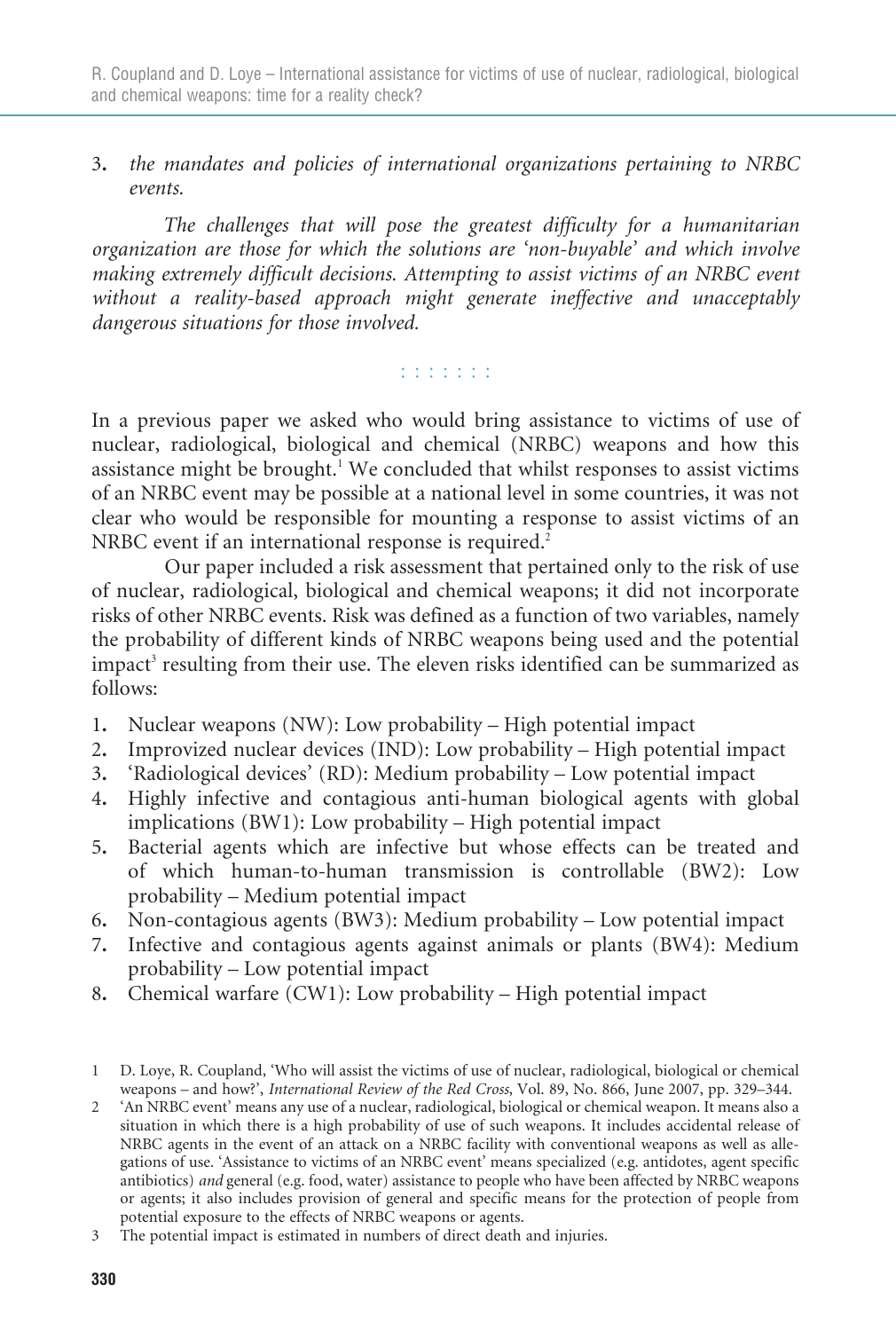

- 9. Limited or small-scale use of chemical weapons (CW2): High probability Low potential impact
- 10. 'New' chemical weapons (NCW): Medium probability Low potential impact
- 11. Riot control agents (RCA): High probability Low potential impact

This risk assessment has been discussed with various experts and presented in different fora. We have not encountered any disagreement.

The risk assessment generates some important points:

- 1. The 'NRBC risk' is heterogeneous and each risk carries its own implications for assisting victims and for the health and security of personnel;
- 2. The lower probability risks are those with potentially the highest impact;
- 3. The risks which are of medium and high probability will have less impact (in terms of numbers of people directly affected);
- 4. Although not pertaining to risk of all NRBC events, this risk assessment provides a useful reference point for policy-making for a humanitarian organization planning to respond to any kind of NRBC event.

Whilst the risk assessment pertains to the use of NRBC weapons, we believe that in an armed conflict the probability of an event involving suspected or alleged use of a NRBC weapon is higher than an event involving confirmed use of such a weapon.<sup>4</sup>

Furthermore, dialogue based on this risk assessment provided our first indicator that international players lacked a reality-based approach to the subject of assistance for victims of an NRBC event. Another indicator of the lack of a reality-based approach is the ambiguity which exists with regard to who would assist the victims of an NRBC event requiring an international response. Our recognizing this ambiguity has caused some controversy. The controversy was minimized when it was clarified that what is meant by 'assistance' in pertinent treaties means assistance to a State and not necessarily assistance to the victims.<sup>5</sup> In addition, the State in question has to request such assistance (and there are numerous reasons why a State might not want it widely known that an NRBC event has happened). This is rendered yet more complex because the personnel health and security policies of international organizations – including the International Committee of the Red Cross (ICRC) – may not be compatible with bringing assistance to victims or to an area that is potentially contaminated.

<sup>4</sup> We reach this conclusion because claims of use of chemical and biological weapons are made in many conventional conflicts. Few such claims are ever verified.

<sup>5</sup> See the Joint Radiation Emergency Management Plan, International Atomic Energy Agency, 2006; Convention on the Prohibition of the Development, Production, Stockpiling and Use of Chemical Weapons and on their Destruction (Chemical Weapons Convention) entered into force on 29 April 1997, Article X, Assistance and Protection against Chemical Weapons; Convention on the Prohibition of the Development, Production and Stockpiling of Bacteriological (Biological) and Toxin Weapons and on their Destruction (Biological Weapons Convention), entered into force on 26 March 1975, Article VII.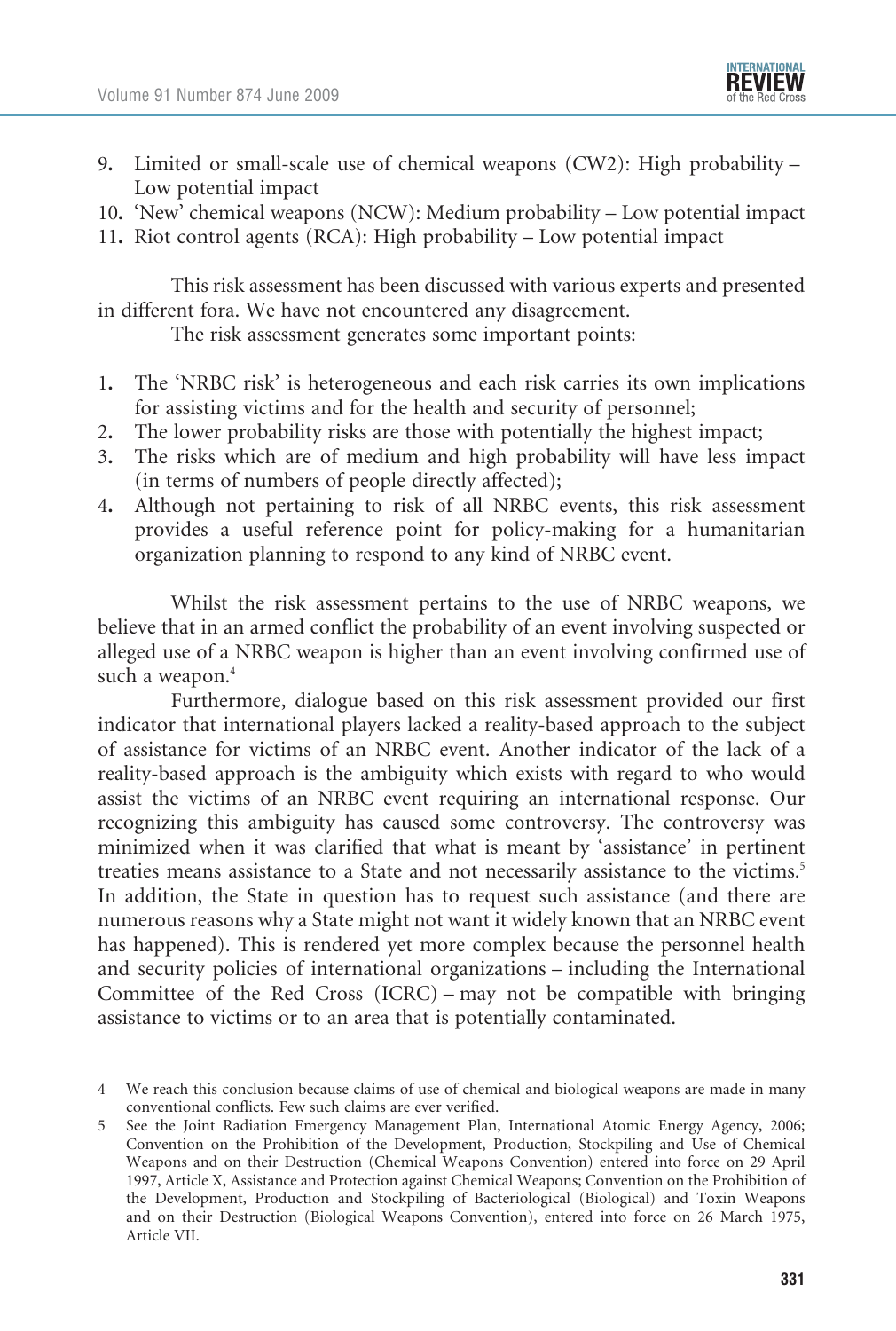In our previous paper, we touched upon the question of how such an international response might be undertaken. We indicated some of the foreseeable difficulties. Further research into these difficulties has generated yet another reason for a reality-based approach and has driven the ICRC to begin addressing the tough questions about how an international response capacity to assist victims of an NRBC event might be developed or deployed whilst ensuring the security and health of personnel. The outcome of this process is the identification of a number of exacting challenges that would face any humanitarian organization planning to mount such an international response.

## The challenges: those with 'buyable' and those with 'non-buyable' solutions

In our research into how an international response to assist victims of an NRBC event might be mounted, we found that the challenges that would face an organization such as the ICRC go much further than deciding what materials and equipment should be purchased and which people are needed with what skills. In other words, it is feasible to put an approximate price tag on developing such a response capacity for each of the eleven identified risks, but there are other and greater challenges facing decision-makers. We have therefore categorized the challenges into those for which the solutions are 'buyable' and those for which the solutions are 'non-buyable.' The challenges for which the solutions are 'nonbuyable' comprise the process and content of internal decision-making, and external factors such as security, politics and co-ordination with other international organizations.

The recognition of, refining and classification of the challenges for which the solutions are 'non-buyable' will force any player in this domain to face many of the realities. Because a reality-based approach is lacking, we are sure it would not be possible for a humanitarian organization to mount an effective response to assist the victims of an NRBC event without squarely confronting these challenges. This confrontation will take the form of very difficult questions and dilemmas, many of which are foreseeable, but not necessarily resolvable in anticipation. These and other challenges will have to be faced at the time of deciding whether to acquire a response capacity; yet more will have to be faced at the time of deployment of that capacity in a given context.

We propose that the challenges for which the solutions are 'nonbuyable' pertain to three domains: first, the many and complex practical aspects of developing, acquiring, training for and planning an appropriate response capacity to assist the victims of an NRBC event; second, the issues specific to deploying this capacity in an event; and third, the different mandates and policies of pertinent international organizations and how such organizations interact.

The overarching issue to which most of these challenges pertain is the set of specific risks to the health and security of personnel bringing the assistance. This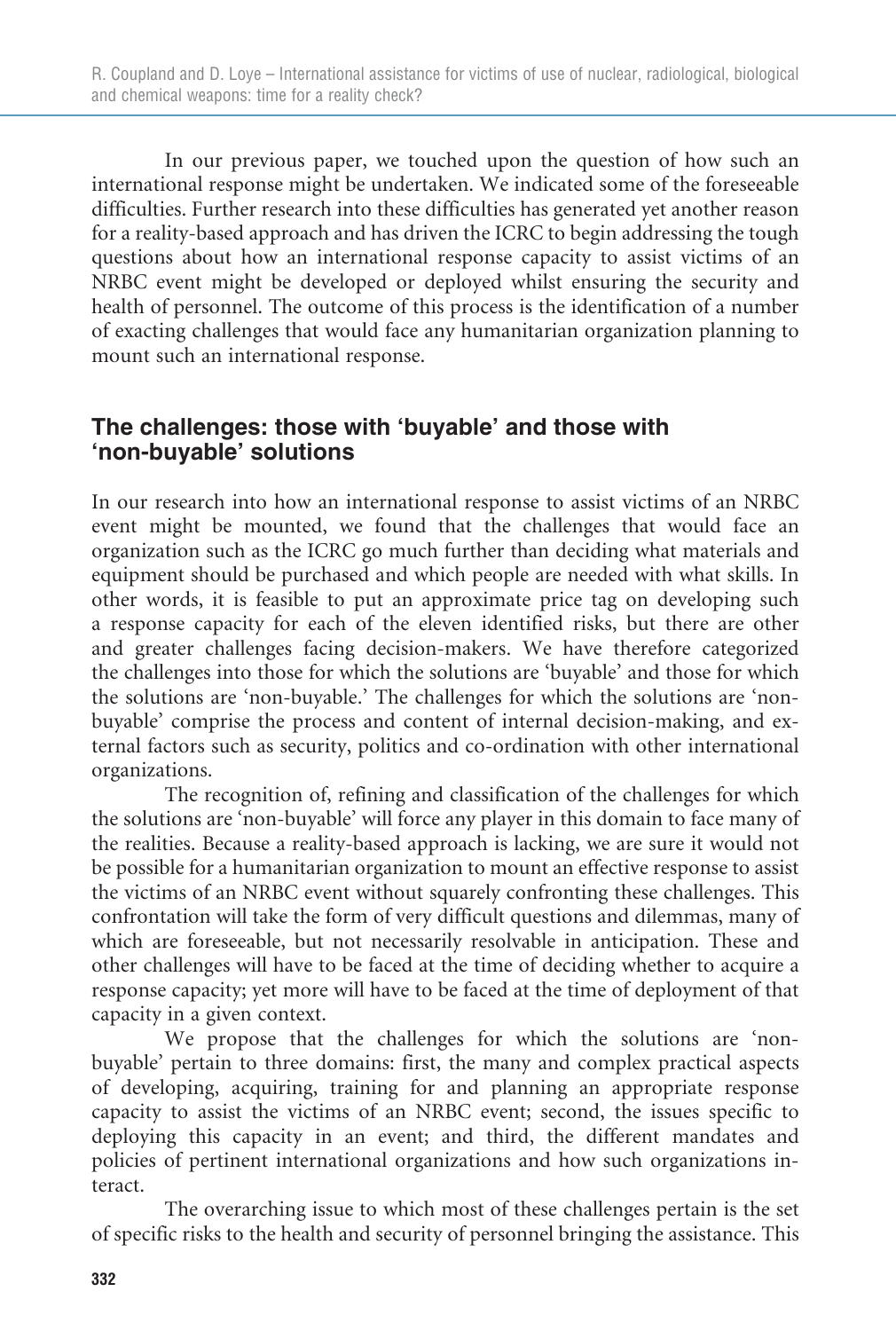

is the unique feature which differentiates NRBC events from other events in which conventional weapons have been used.

## Developing, acquiring, training for and planning a NRBC response capacity

Is a military approach appropriate?

Most current thinking on assisting people who might be affected by NRBC weapons originates from military operational procedures and technical knowledge applied either to a battlefield scenario or to a NRBC event within a national boundary. Therefore, military personnel are expected to function militarily in a contaminated environment or to assist the authorities in a national response to a domestic NRBC event. Moving a military NRBC capacity to another country would almost certainly be undertaken to support the military forces concerned (or those of allies); it would not involve humanitarian assistance for the victims of an NRBC event.

By contrast, faced with a contaminated environment (if it was known that the environment was indeed contaminated), a humanitarian organization would probably use any NRBC-specific materials and expertise primarily to remain safe or to exit safely so as to reduce the chance of contamination of its personnel. Assistance to victims would then be brought when safe to do so; that is, later or at the outer limit of the contaminated area (assuming that such limits can be established).

There are excellent texts about the impact of NRBC weapons and what might be needed to assist victims, though the texts do not indicate how this assistance might be delivered in an international context.6 A response at an international level with the objective of assisting victims of a major NRBC event is largely untried. No single person or organization has significant experience. Equipment and systems have not been tested. It is far from clear whether the military operational procedures, exercises and expertise upon which current thinking is based are appropriate because they may not reflect realities including the objectives of and many constraints on humanitarian assistance. Therefore, planning an international response with military resources and operational procedures may not constitute an effective humanitarian response. This raises a much more provocative question: if such a response is unlikely to be effective as humanitarian action, can one justify the risk to the health and security of those bringing assistance? We conclude that it may be near to impossible for a humanitarian organization to develop, acquire, train for and plan an effective response to

<sup>6</sup> See World Health Organisation (WHO), Effects of Nuclear War on Health and Health Services, WHO, Geneva, 1988; World Health Organisation, Public Health Response to Biological and Chemical Weapons: WHO Guidance, WHO, Geneva, 2004.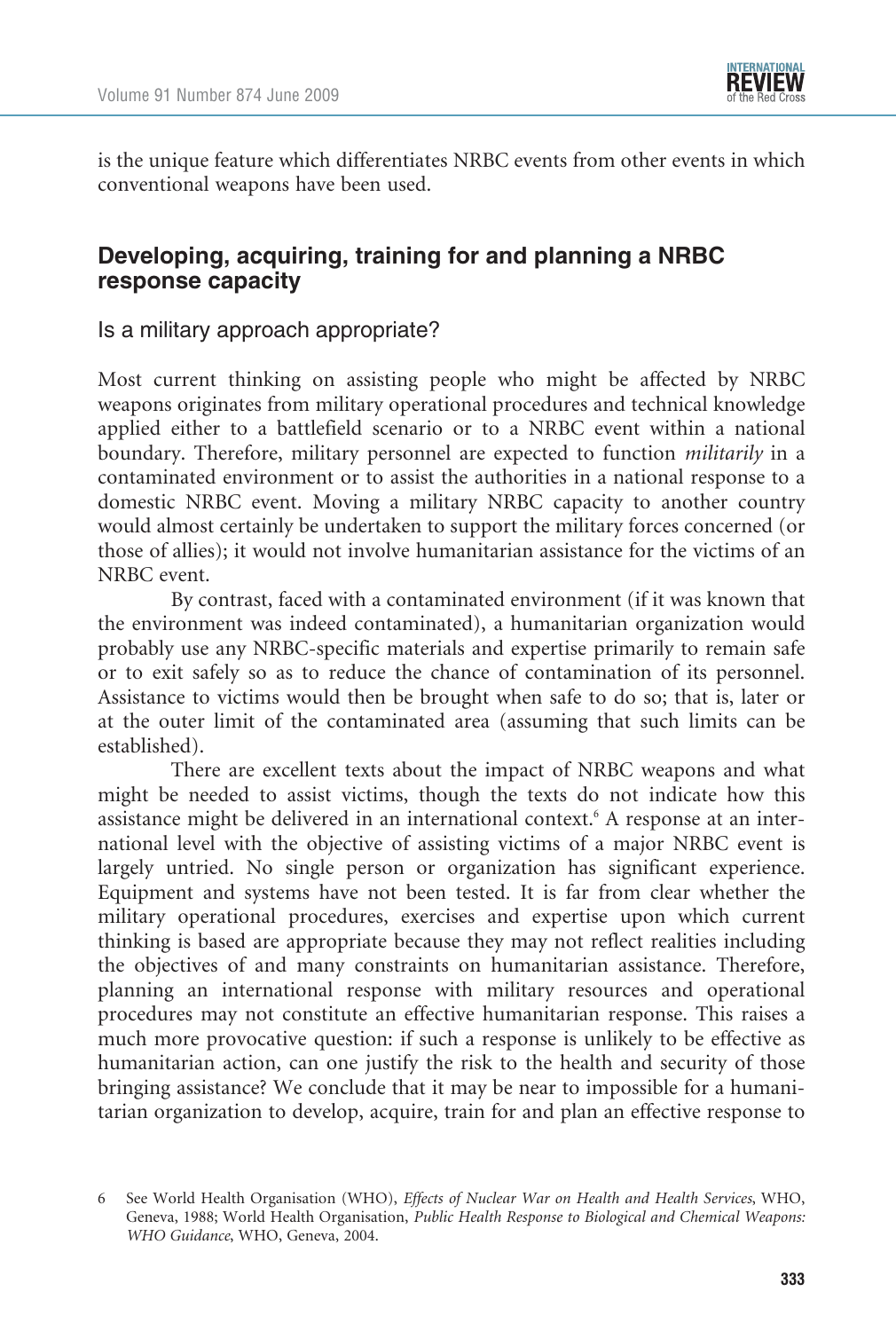address all of the eleven identified risks if the planning, action and training is based on military operational procedures and materials. This is especially the case for the low probability NRBC events (NW, IND, BW1, CW1) which have high potential impact.

## How can one plan assistance that is safe for those bringing it?

The act of assisting the victims has an inherent risk for those bringing assistance and this risk is specific to the NRBC agent in question. This, combined with our conclusion that effective humanitarian assistance may be near to impossible today, means that materials and expertise specific to preventing NRBC contamination would most likely be used to protect personnel and may be used to assist only a very few affected people. This raises a difficult ethical question: how much does an organization invest in preparing an assistance response which also ensures personnel health and security when that response might be ineffective and personnel health and security can best be assured by their withdrawing from the affected area and not attempting any response at all?

At present, the liability of international organizations towards their personnel (international and national) is not compatible with deploying a capacity to assist victims of an NRBC event.<sup>7</sup> In relation to this, many humanitarian assistance organizations rely on the principle of voluntary service (i.e. nobody can be ordered to undertake an action.) This has clear implications for recruiting personnel for a response to an NRBC event. These have to be considered at a policy level in parallel to the process of developing an assistance capacity.

## Do the different risks require different resources and plans?

We have argued that planning an effective response to a low probability/high impact risk is barely possible. No single organization could respond to the needs of all the people affected by, for example, the detonation of a nuclear device in an urban area. By contrast, repeated use of riot control agents affecting many people may elicit no response at all. Planning to assist in the event of ad hoc, small scale use of a chemical weapon or the detonation of a 'dirty bomb' (radiological device) may be quite feasible.

The necessity for different resources, plans and mechanisms to co-ordinate information according to the risk in question is best demonstrated in relation to 'B' risks. The public health community, including ministries of health, international organizations and NGOs, have extensive experience in responding to natural outbreaks such as cholera.<sup>8</sup> In addition, there are international preparations pertaining

<sup>7</sup> United Nations Security Co-ordinator, Information Package for Staff on NBC Warfare Agents, March 2003.

<sup>8</sup> See World Health Organisation, Global Alert and Response, available at http://www.who.int/csr/en/ (last visited 9 January 2009).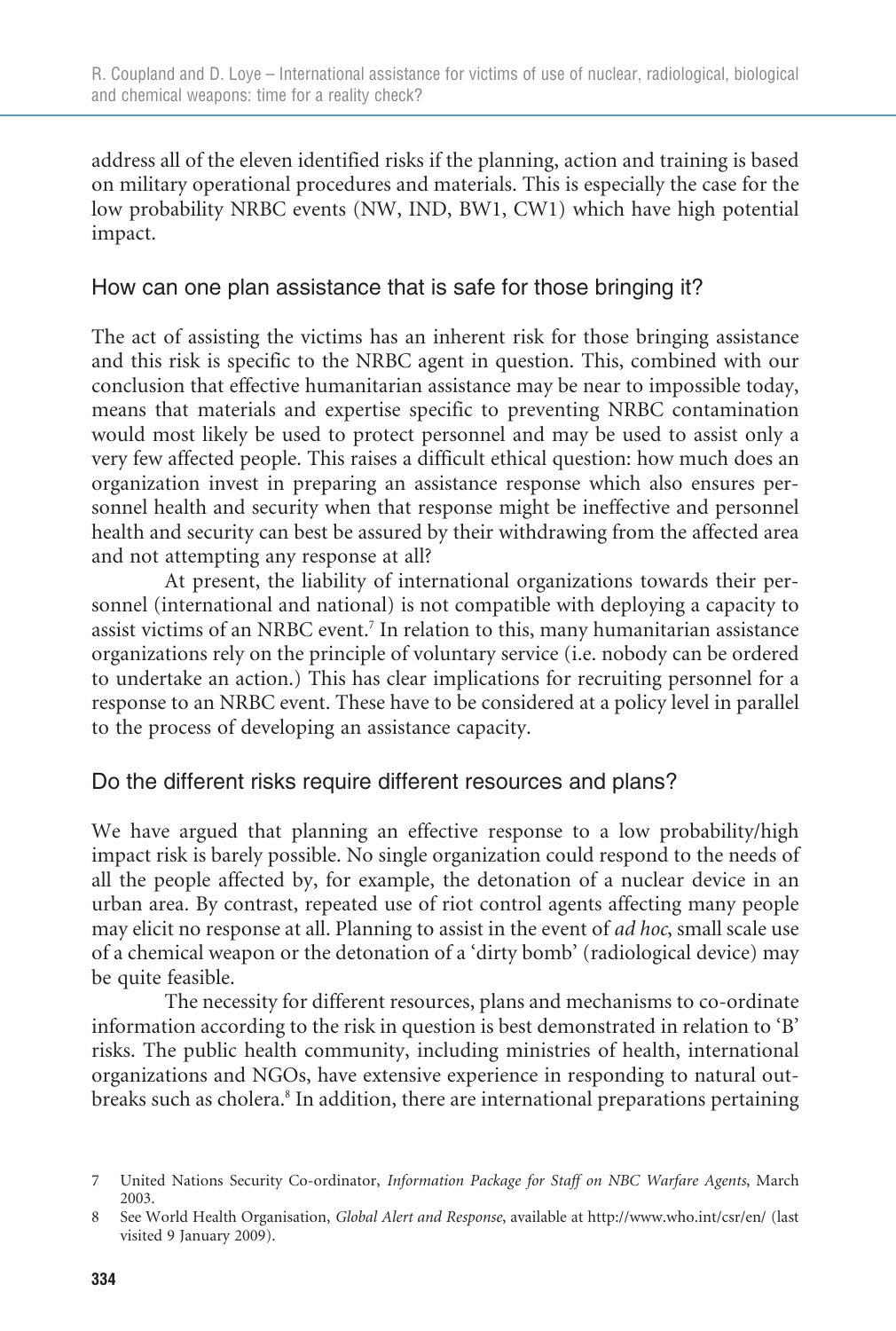

to more serious natural outbreaks, especially avian flu, SARS and smallpox.<sup>9</sup> It would therefore appear that the mechanisms in place to assist victims of the 'B' risks (especially BW1 and BW2) are more advanced and are more likely to be based on reality because a certain relevant international experience has been accumulated. However, the public health community has not given adequate consideration to whether or how the public health response might differ if the outbreak of disease was the result of an intentional act. The first 'diagnosis' to be made in the event of people suffering an outbreak of an unusual disease would be to identify the causative agent; the second 'diagnosis' would be to establish that the outbreak was intentional. The second 'diagnosis' has important forensic and security implications. Days, weeks or months may elapse between the two 'diagnoses.' Those responsible for the public health response and the first 'diagnosis' are likely to be in possession of the information that pertains to the second 'diagnosis.' Who has a right to this information? Who will co-ordinate the information? Who will make the judgment call that it was or was not an intentional act? To whom is this judgment communicated – and how? In brief, the articulation of the public health response with law enforcement and/or international security imperatives in an NRBC event requiring an international response has not been adequately examined.

## What is meant by 'assisting victims'?

Assisting victims of an NRBC event implies that the assistance will entail caring for and treating people who have been contaminated or who are potentially contaminated. There may also be many more people who are neither contaminated nor likely to be contaminated but who, because of the event, require assistance as a result of being displaced, homeless, in need of food, missing a family member or simply needing information. Unless the humanitarian organizations who would normally respond have knowledge and understanding of the nature, timing and location of the event, they may be deterred from bringing assistance to this broader category of victims – one reason being that personnel may not volunteer to go to or stay in that context even if the risk of contamination is minimal. As far as we are aware, no non-governmental organization working in the domain of international humanitarian assistance has any preparedness plans for an NRBC event.

## What level of assistance?

Assisting victims of an NRBC event who have been contaminated and who have survived may take the form of initial measures such as decontamination or administration of medicines such as antibiotics, antidotes or iodine. However, many would also require admission to a hospital environment which could provide, for example, respiratory intensive care or burn surgery. Such hospital

<sup>9</sup> See WHO, Pandemic Preparedness of the World Health Organisation, available at: http://www.who.int/ csr/disease/influenza/pandemic/en/ (last visited January 2009).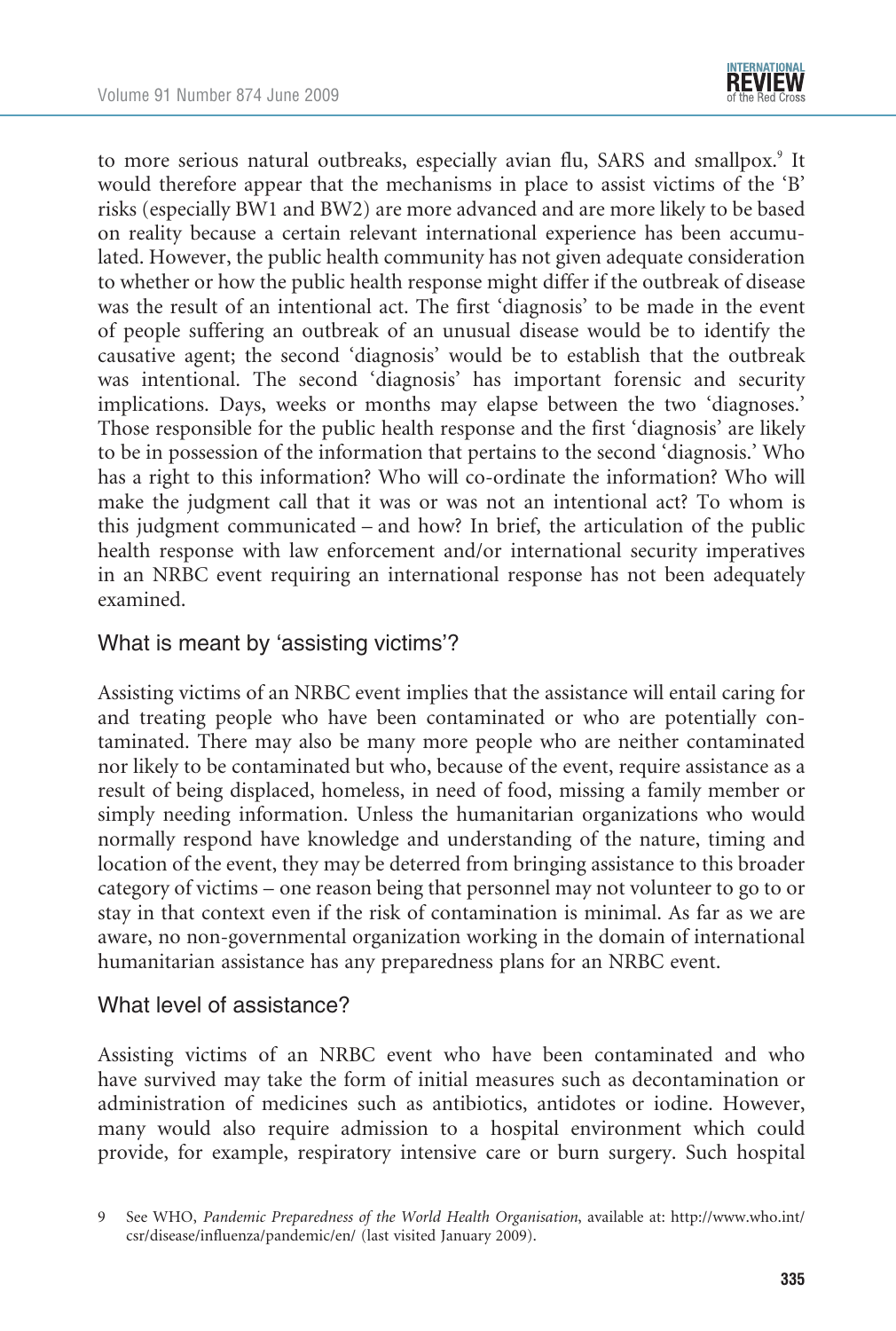capacity is very unlikely to exist in the contexts in question. If this capacity exists, it would easily be overwhelmed or rendered non-functional by the event itself. Thus a truly effective response to assist victims of an NRBC event would also involve provision of this hospital capacity together with the materials and expertise to deliver the required specialized care. The financial costs alone (the 'buyable' solutions) would be enormous; the challenges for which the solutions are 'nonbuyable' in getting the hospital infrastructure (with the right equipment and the right people) to the right place in good time – whilst ensuring that the hospital itself does not become contaminated – may be insurmountable.

The effectiveness of deploying a response capacity to assist victims of an NRBC event without a capacity to bring competent hospital treatment is unknown. Therefore, the question arises of whether one should plan to assist victims of an NRBC event without including the means to provide hospital treatment for those victims who really need – and potentially benefit most – from assistance. In other words, there may be a moral or political imperative to 'do something' even if, from a health perspective the effectiveness of the 'something' is in question. For a humanitarian organization planning a response, this question puts in a more critical perspective the trade-off between the desire to assist victims on one hand and the responsibility for personnel health and security on the other hand.

#### Are the financial demands excessive?

An organization planning an international response to an NRBC event must recognize that any capacity deployed would not be 'expandable' by employing locally available human resources, as in 'conventional' conflicts or disasters.<sup>10</sup> Furthermore, the personnel deployed are likely to be of a different culture and language to those requiring assistance. The practical difficulties of communicating with people who, for example, require decontamination will be considerable. All this implies a necessity for advance training of personnel in high-risk areas (if such areas can be identified at all). It also implies a massive financial outlay in advance to build a capacity which, in reality, is unlikely to be deployed, and if deployed carries no guarantee of effectiveness. There is thus a fundamental dilemma: how much does an organization invest in developing this capacity? Should one prepare for the higher probability risks only? Or should one prepare for all risks including the low probability/high impact events (NW, IND, BW1, CW1)? Preparing for all risks is likely to be prohibitively expensive.

Whilst this article focuses on the reality of the challenges for which the solutions are 'non-buyable', the question must be asked whether donor governments would be prepared to invest in funding a humanitarian organization to develop a response capacity without any guarantee of eventual deployment of such

<sup>10</sup> All hospital staff, first aid volunteers, ambulance drivers and stretcher-bearers would have to be trained in NRBC issues and personal protection in advance.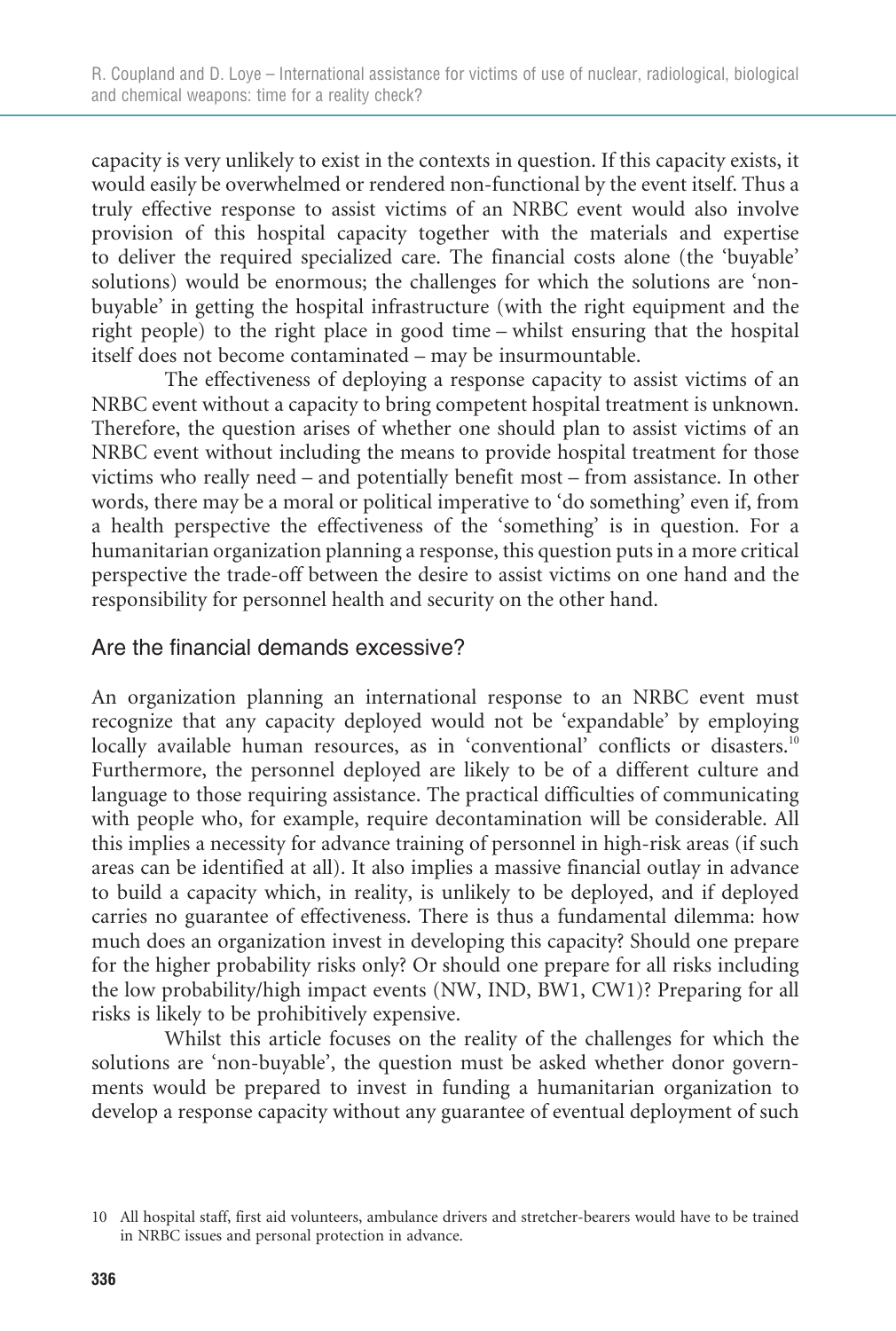

a capacity nor any evidence that such a capacity can, in reality, make a difference to those affected or potentially affected.

# Deploying a response capacity in an NRBC event

How will a humanitarian organization know that an NRBC event has taken place?

Much of the literature, dialogue and planning about responding to NRBC events starts with assumptions that the agent is known and that the point of release or at least the space affected is known.<sup>11</sup> Making these assumptions may be reasonable for a military body working in a tactical scenario; they cannot be made for a humanitarian organization planning a response to assist victims of an NRBC event. It is unlikely that either the agent or the area will be known. The first information indicating that an NRBC event has taken place might be found in press reports, as allegations of use or in reports or photos of dead people and animals. There may be a number of people sick, representing an unusual outbreak of a disease. If, for example, a hospital reports a large number of people vomiting, this could indicate exposure to a radiological, biological or chemical agent and does not necessarily indicate the geographical location of the source. The time required for an adequate investigation (if this is possible) will extend beyond the time when the assistance for victims should be initiated. With time, the likely effectiveness of a response diminishes.

## When should a capacity for international assistance for victims of an NRBC event be deployed?

It is likely that an event involving use of NRBC weapons will not be immediately confirmed as such. How does a humanitarian organization with a capacity to respond to an NRBC event respond appropriately to suspected or alleged use of NRBC weapons? Is it necessary to confirm the nature of the event before responding? If so, how will this confirmation be obtained? If not, is mounting a response seen as supporting suspicion or verifying allegations which would generate additional political and security issues?

## What is required and where? How will it get there and when?

A humanitarian organization planning to respond to an NRBC event will need to know that an NRBC event has happened. Other necessary information includes what kind of event it is, who is affected, how the people are affected, where they are, what their needs are, how these NRBC specific needs relate to other assistance programmes and, importantly, how these needs can be addressed in a way that is compatible with ensuring the health and security of the people addressing these

11 This space is frequently referred to as the 'contaminated' or 'hot' zone.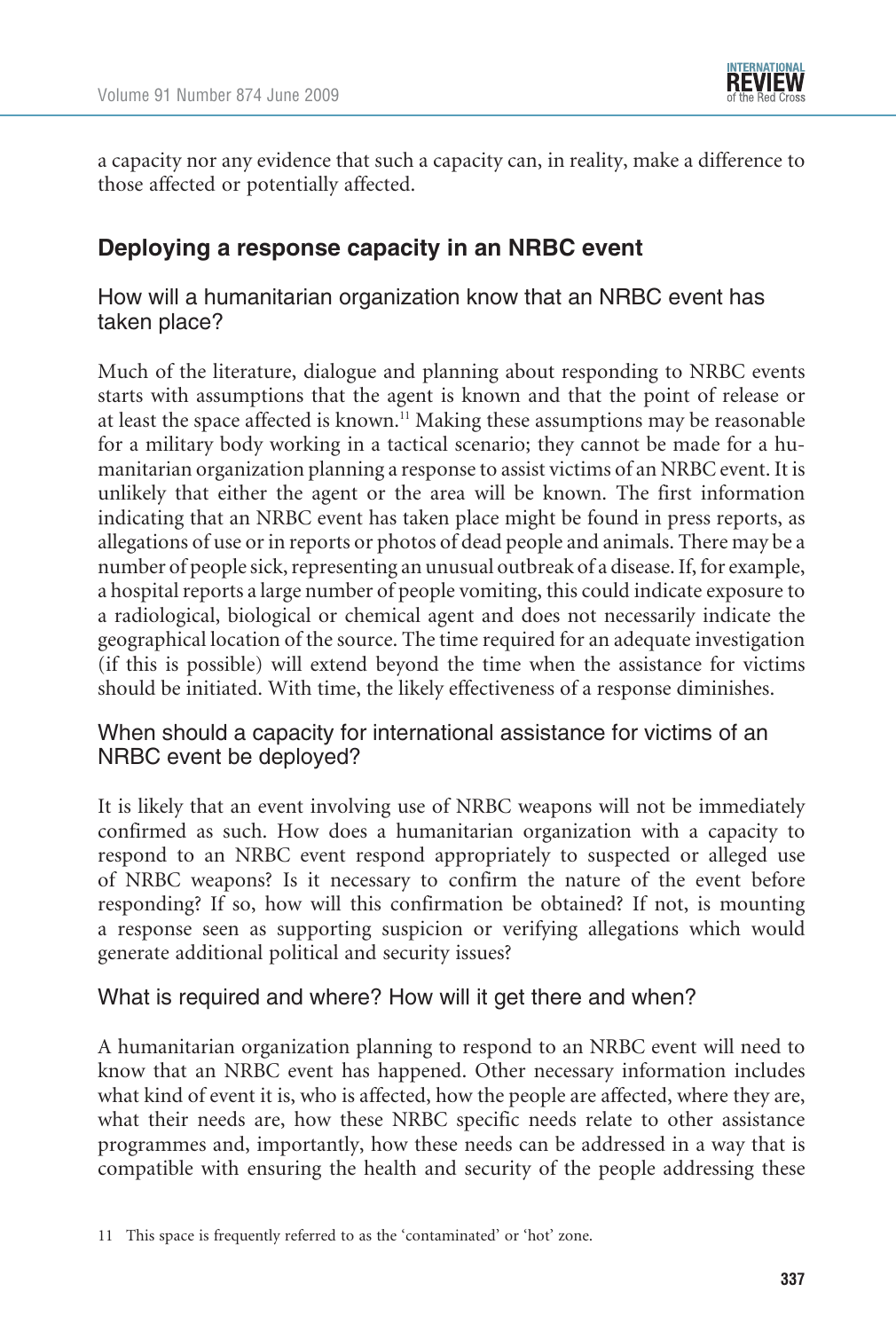needs. None of this information will be obtained easily but it all has major implications for what kind of assistance is appropriate and how it is delivered.

For a humanitarian organization planning to assist the victims, if the limits of a contaminated zone are known (and even this information may be extremely difficult to come by) one exercise would involve getting vulnerable or untrained personnel out of the contaminated zone and another exercise would involve bringing appropriate equipment and trained personnel to a point where their risk of contamination is minimal but where there is sufficient access to the affected people. In practical terms, this can be summarized in one extremely difficult question: where does one place the material and human resources to assist the victims of an NRBC event requiring an international response, whilst minimizing the risk to personnel health and security?

Another factor that would have to be taken into account is how the requirements change with time. Again, the military influence has dominated thinking; a response to an NRBC event is always seen as a matter of urgency. For example, if one suspects use of mustard gas, the response would seem to be to provide a capacity for decontamination. The reality is that if an international response is going to be mounted, by the time it reaches the affected people, there may be little need for decontamination and little risk of other people being contaminated secondarily. In this case, the most appropriate form of assistance may relate to managing and rehabilitating people who have suffered chemical burns and, at a later date, to giving consideration even to cancers and birth defects.

## Are there security risks for a humanitarian organization besides exposure to an NRBC agent?

If a humanitarian organization deploys a capacity to assist victims of an NRBC event, this may generate additional security risks. Such deployment inevitably involves gathering facts, and the perpetrators of the event may wish to prevent any outside agencies being witness to or having knowledge of the effects of their acts. In addition, the local population might be in such a state of panic that any organization may be at risk from attack precisely because it possesses or is believed to possess appropriate vaccines, personal protective equipment, antidotes or even information. For example, when humanitarian workers wear protective masks and drive their vehicles through a populated area, the risk of being exposed to or contaminated by an NRBC agent might be outweighed by the risk of being attacked.

## The mandates and policies of international organizations pertaining to 'assistance' in NRBC events

Who is responsible?

Given our premise that, at present, it is not clear who would mount an international response to assist the victims of an NRBC event, it is pertinent to ask how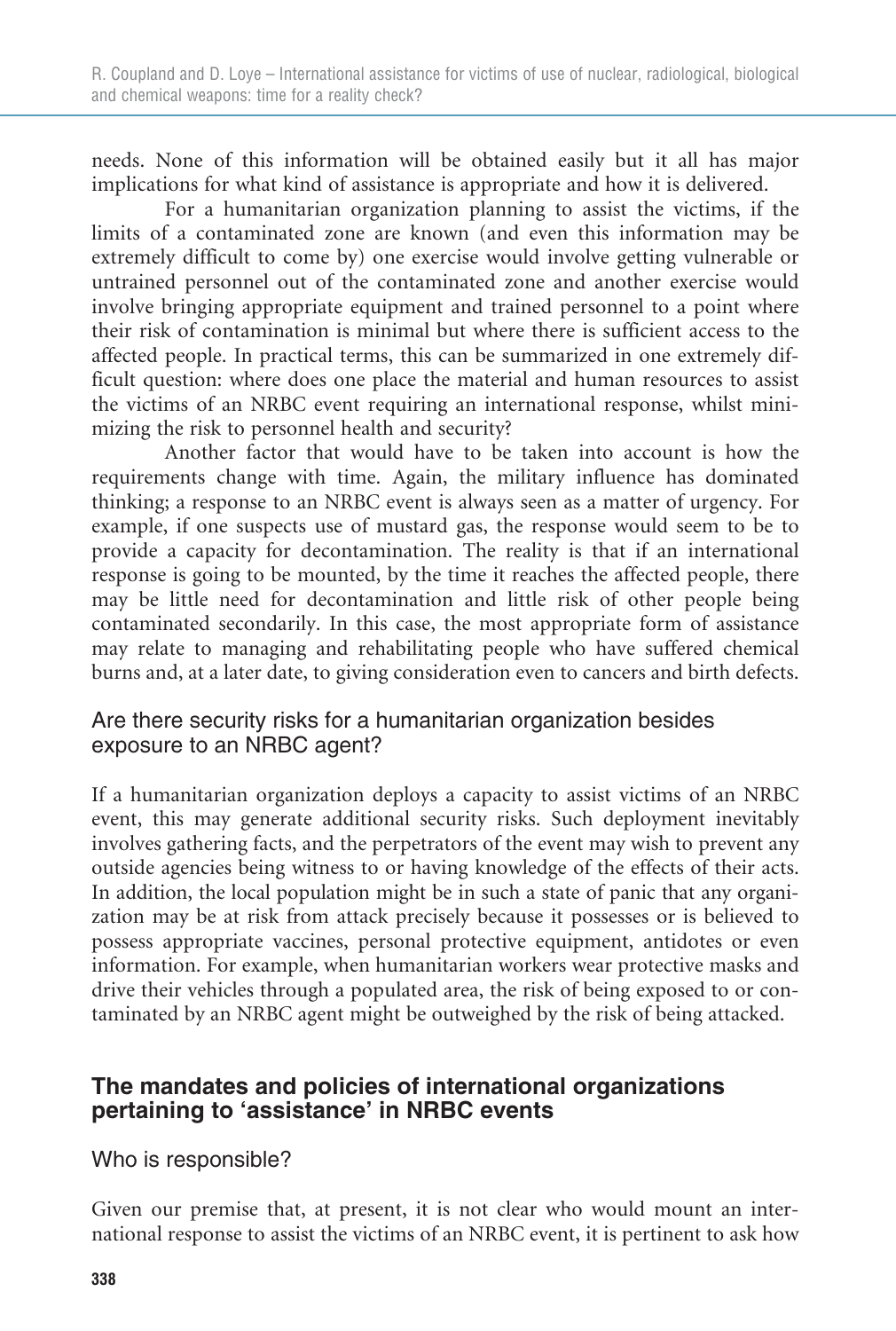

different organizations would, in the future, act either alone or in co-operation with others to mount such an international response. The questions posed above about a potential response of a humanitarian organization drive another set of considerations for UN agencies. Which UN agency, if any, has the capacity to assist a significant number of victims? An assumption is made that States would make available their military expertise and resources. If this assumption is true, are the military expertise, resources and operational procedures appropriate? Who will transport this military capacity? Will air transport, military or otherwise, be allowed to land in the affected area? Who has overall responsibility for deciding what assistance is delivered, when it is delivered and where? If military assets are put at the disposal of UN agencies, for an NRBC event especially, these questions risk being answered on the basis of political priorities.

### What triggers a response from a specialized UN agency and what is the response?

The mandate behind any potential response from specialized UN agencies is derived from treaties. A UN agency responsible for 'assisting' in an NRBC event relies on the affected State inviting their assistance. As mentioned above, 'assistance' is understood to be assistance to that State and not necessarily assistance to the victims. The result is that specialized UN agencies might provide advice to the State in question, but if that State does not have sufficient resources to assist the victims, this will not necessarily be brought in by the specialized agencies.12 This generates other questions. What happens if the State concerned does not request assistance? What if no other State wants to assist? It is unclear what the trigger is for an international response to assist victims of an NRBC event. It is also unclear whether UN agencies (or other humanitarian organizations) can mobilize the necessary resources quickly enough.

#### Who will co-ordinate the international response to an NRBC event?

If the government concerned is unable or unwilling to co-ordinate an adequate response to assist the victims of an NRBC event, who will undertake such co-ordination? Are the co-ordination mechanisms that are in place for 'classical' humanitarian assistance sufficient and adequate for NRBC events? Without such co-ordination, will those organizations who might bring assistance, such as the ICRC or health-orientated NGOs, be put in an excessively dangerous position? These questions have complex implications for governments and international organizations alike; today they would not and could not be resolved to ensure timely assistance to victims of an NRBC event.

<sup>12</sup> These agencies would, at present, rely on other States and on organizations providing generalized humanitarian assistance.